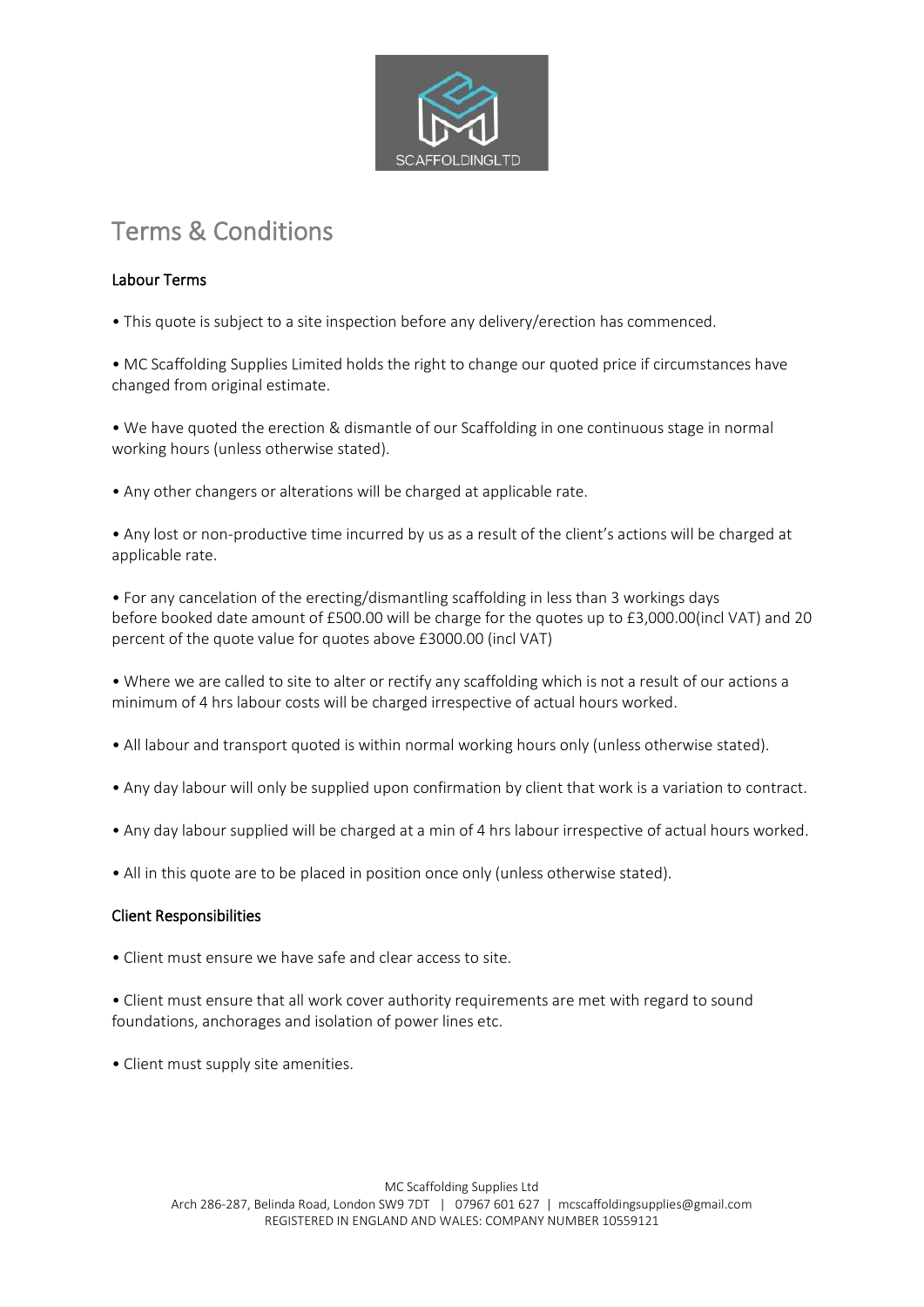

• Please note that monoflex will detach if there are high winds as this is what is supposed to happen to prevent scaffold from collapsing. It is the responsibility of the customer to pay for the plastic sheeting to be replaced.

- Client must give 3 working days- notice prior to delivery/erection of any scaffolding.
- Client must give 48hrs-notice prior to dismantle any scaffolding.
- Client should have a representative on site to accept and sign delivery dockets etc.

• Client should have a representative on site to sign any day labour dockets; failure to sign these dockets will not be grounds to dispute any subsequent charge.

• If MC Scaffolding Supplies Limited is called to a site to do erect scaffolding and the site is not ready or not accessible due to the hirer's negligence, we will be invoicing a minimum of 4 hours labour for the day requested.

• Client must ensure all other trades are clear from working area's during erection and dismantle of any scaffolding.

• If MC Scaffolding Supplies Limited gets called to site and installers or roofers are running late on the job and we could wait to finish our work, this will be phoned in and this lost time will be invoiced as an extra to contract. e.g.: 2 men x 1hrs labour

• If MC Scaffolding Supplies Limited gets called to site and other trades interfere with our work, and we will not be able to do our work, we will phone customer - leave site and invoice half the amount of meters requested. Then re-attend when ready as normal.

• MC Scaffolding Supplies Limited must be given the chance to erect scaffolding the day before trades are using them as we can't be on all sites at 7am each morning.

• If you want scaffolding installed the day you phone in, this can usually be done if we are compensated via a minimum £500 charge as a extra to contract as we would have to re-arrange our transport and labour etc.

• If you want scaffolding dismantled the day you phone, this can usually be done if we are compensated via a minimum £500 charge as extra to contract, as we would have to re-arrange our transport and labour etc.

• Client must ensure we have available power on site. Or notify if not available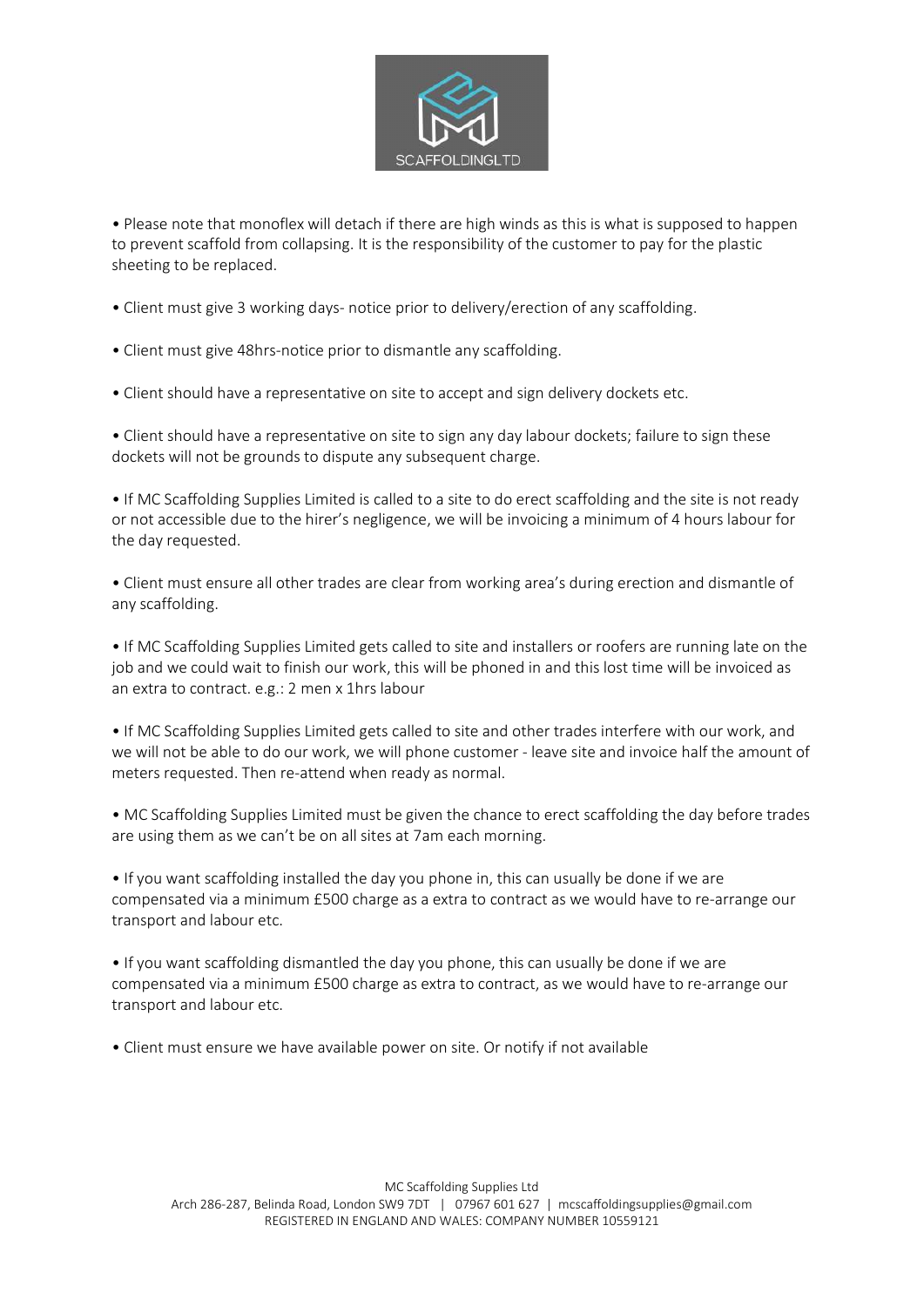

• Client must ensure we have safe access scaffolding to work off where provided.

• Client must supply a set of building plans if required with where are to be provided.

• Ginny wheel and rope may only be used by operatives of MC Scaffolding Supplies Ltd during erection and dismantling of the scaffolding. If during the hire of scaffolding client would like to use ginny wheel and rope certified equipment will be supplied by MC Scaffolding Supplies Ltd and it will be invoiced as an extra to the contract.

### General Hire Conditions

- Hire in this quote will be stated 1 or 2 weeks minimum included in contract price.
- Ongoing hire only will be charged if meters unchanged at the same rate.
- Hire will commence from the day equipment is delivered/installed.

• Hire will cease after confirmation by phone or fax that equipment is ready to be dismantled and collected.

• Any material that is damaged or missing will be charged at an applicable rate, so it is in your own interest to check all materials on site and off trucks etc.

• Delivery times must be noted that MC Scaffolding Supplies Limited will do its best to ensure times and dates are honoured.

• Late Hire Charges at rate of 5.00% of the contract value will be applied in cases of contract being delayed either at the start of hire or completion date.

#### General Conditions

• Any back charges or claims will not be allowed unless we are notified within 24hrs and put in writing within 7 days of occurrence.

• If any person other than an authorised person from this company alters any equipment (including ties), we will not be held liable as to the structural integrity of the scaffolding etc.

• If any site or industry allowances are applicable to this contract, it will be charged as an extra to contract.

• If any part of our work is not to your requirements, we must be notified within 24 hrs, for discussion and rectification.